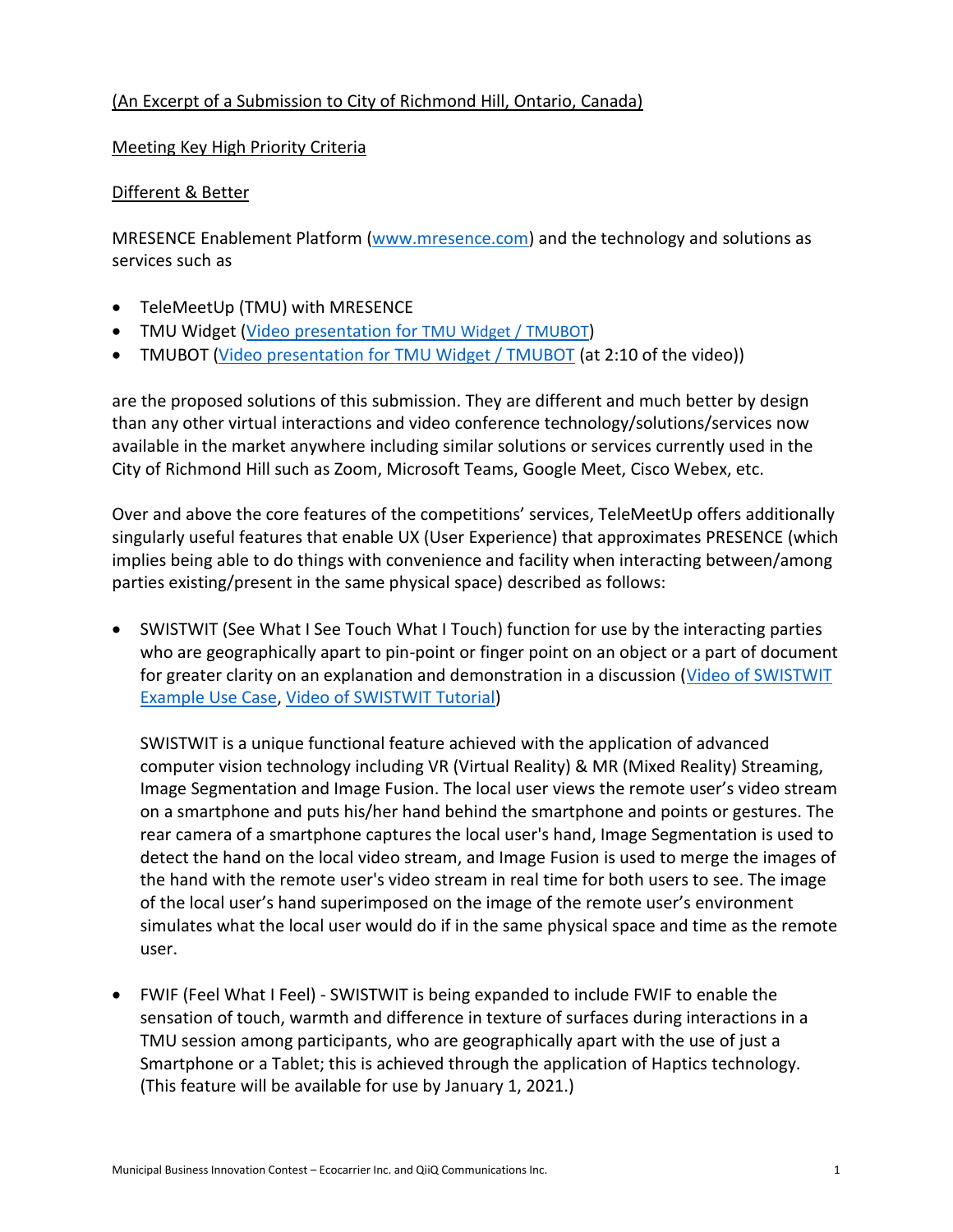This function will help realize the showing of empathy across cyberspace and round out the MRESENCE claim which is approximation of PRESENCE by the application of technology.

- Screen-sharing of document of graphics and/or text and/or data by any of the interacting parties to all the other parties in the interaction
- White-boarding function that allows the interacting parties to make sketches and handwrite for quick presentation and illustration during a discussion
- Native Language Chat between/among the interacting parties each speaking or texting in their own language of choice with automatic language translation in real time
- Recording of the entire TMU session in multi-media for archive and for use for future refence or other purposes in posterity

### Applications and Use Cases

MRESENCE services cater to industry users as well the general population in various sectors:

- Public Healthcare TeleCare with MRESENCE Primary Care, Home-based Medicine and Mental Healthcare; TeleMeetUp for the aging population
- Public Works TMU in TeleCollaboration for installation, trouble-shooting and general maintenance
- Social Welfare Budroid with MRESENCE for remote care and recreation for the elderly; CJ MRESENCE for routine and incidental reporting; eGovernment operation incorporating MRESENCE services to avoid the need to provide in-person service in completing registration forms, license renewal, paying utility bills – this will greatly reduce the need of long queues of consumers waiting for their turn to have a face-to-face conversation / interaction with a service agent.
- Public Education On-line distance learning and remote classroom with one-to-one, one-tomany, and many-to-one configuration
- Public Safety Incorporating MRESENCE service features in the mobile communication devices use by the police force and other public safety enforcement agencies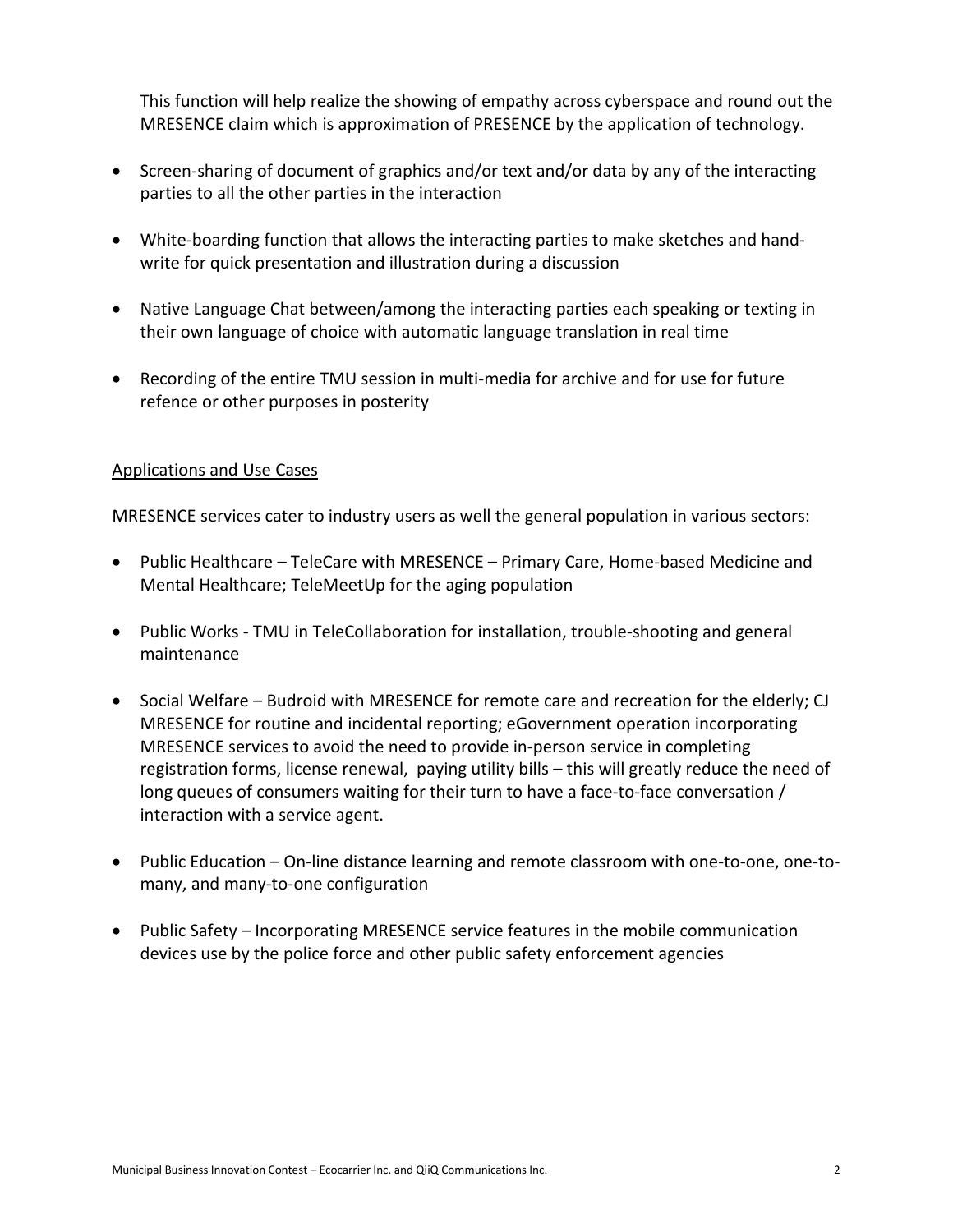### Use Cases:

TeleCare with MRESENCE

- [TeleCare Brochure](https://www.socialedification.com/Revised-Brochures/TeleCare.pdf)
- [TMU with MRESENCE Brochure](https://www.mresence.com/MRESENCE-TMU-Brochure.pdf)
- [TeleMeetUp Brochure](https://www.mresence.com/TeleMeetUp.pdf)
- [Budroid Brochure](https://www.socialedification.com/Revised-Brochures/Budroid.pdf)
- TMU with [MRESENCE](https://www.mresence.com/brochures/TMU-Mental-Healthcare.pdf) for Mental Healthcare Brochure

Medical Tourism

• [MRESENCE for Medical Tourism Brochure](https://www.mresence.com/brochures/TMU-MedicalTourism.pdf)

Routine Reporting among various unit locations of a hospital; incidental reporting

• [CJ MRESENCE Brochure](https://www.socialedification.com/brochures/CJ_MRESENCE.pdf)

Authenticated execution of legal documents during COVID-19 Lockdown with the use of TMU with MRESENCE

**[TMU Authenticate Brochure](https://www.tmucall.com/TMU-Authenticate.pdf)** 

Demonstration / Showroom and Virtual Exhibition with TMU with MRESENCE overcoming language barriers

- Video for illustration: Pottery business across borders and [language](https://youtu.be/OLJhRmIJTQA) barriers
- [MRESENCE song](https://www.youtube.com/watch?v=ljYCE9e1va4)

MREXHIBITION – Exhibition in Mixed Reality is a democratized, convenient and economical way of doing Exhibition with distinct advantages:

- Elimination of the high cost of physical venue, exhibition booth space
- Elimination of the tedious work and high cost relative to exhibition display transportation/construction of show display – the setting up & tearing down
- Elimination of costs of travel, per diem expenditure of the personnel involved in working on the exhibition
- Enhancement of the efficacy and time and cost efficiency of showing products and operation in existing showroom and in manufacturing facility and even operation in situ and in progress with live interaction – interview and discussion – with people at work operation
- Greatly reduced carbon footprint relative to traditional, physical in-person exhibition and conference

### Forms of TeleMeetUp

TeleMeetUp (TMU) with MRESENCE is available in various easily consumable forms:

• TMU Widget for a wide range of applications and use cases (Video presentation for TMU [Widget / TMUBOT\)](https://www.youtube.com/watch?v=561ebSxYGwA) Commercial Service Launch by November 1, 2020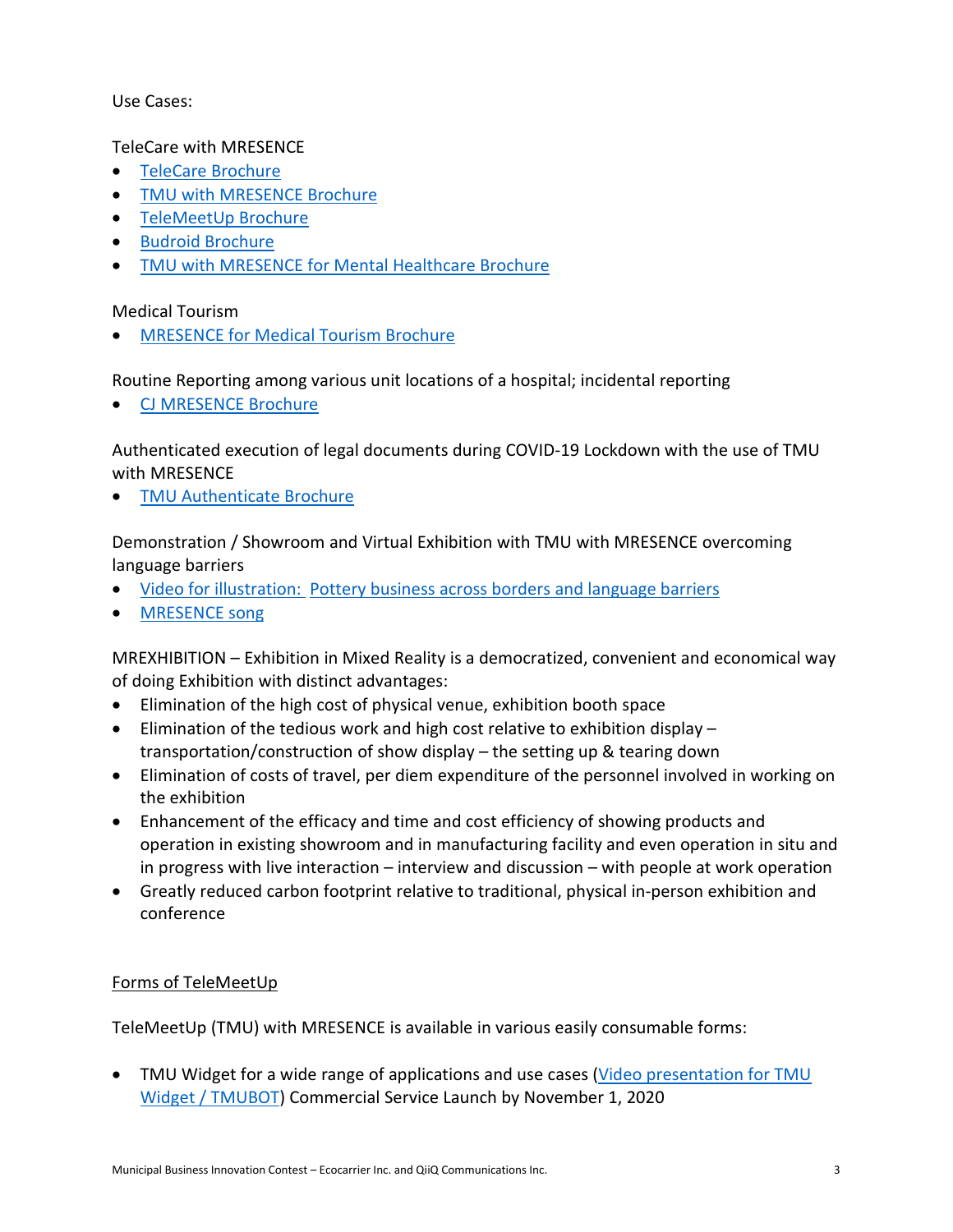• TMU Webinar which is a variant of TMU that incorporates special features for configuration and control for use in operating a Webinar effectively and efficiently

It is available for test-drive now and will be in commercial service production by November 1, 2020.

• TMUBOT that consists of TMU Widget integrated with AI-assisted Conversational Chatbot

TMUBOT is the result of integrating TMU Widget with an AI-assisted Chatbot with NLP (Natiural Language Processing) and NLU (Natural Language Understanding) capability. It can easily be used to automate Self-Service Conversation. It is capable of Machine Learning – it studies the conversations between the live agent with visitors and understands them and includes them in its resource for use to do better in future automated conversations.

A live agent can get hints/advice from the AI-assisted Chatbot when they are in TMU conversation with a visitor.

The service is ready for test-drive now. Commercial service launch is scheduled for January 1, 2021.

• TMU LMS which is a feature-rich and versatile Learning Management System that is enabled with the functionality of TMU for it to be used in all kinds of learning/training situations including for conducting classes for post-secondary education and for use by enterprises and institutions.

Commercial service launch by January 1, 2021.

• CJ MRESENCE Citizen Journalism with MRESENCE which is crowdsourcing news gathering service. It is very useful for routine reporting as well as incidental reporting by personnel in the outposts or the field. [\(CJ MRESENCE Brochure\)](https://www.socialedification.com/brochures/CJ_MRESENCE.pdf)

### Remarkable Recognition

MRESENCE services have been pre-qualified by Innovation Solutions Canada for conducting Thematic Test Plan for COVID-19 related applications being arranged by Procurement Canada with various government departments of Canada.

The following presentation addresses the essential topics which are the focus of evaluation:

- Delivers Value and Solves Problems
- Practical & Doable for commercial deployment and public service provision within 6 -12 months
- Boosts Productivity of Work Operations and engenders significant cost reductions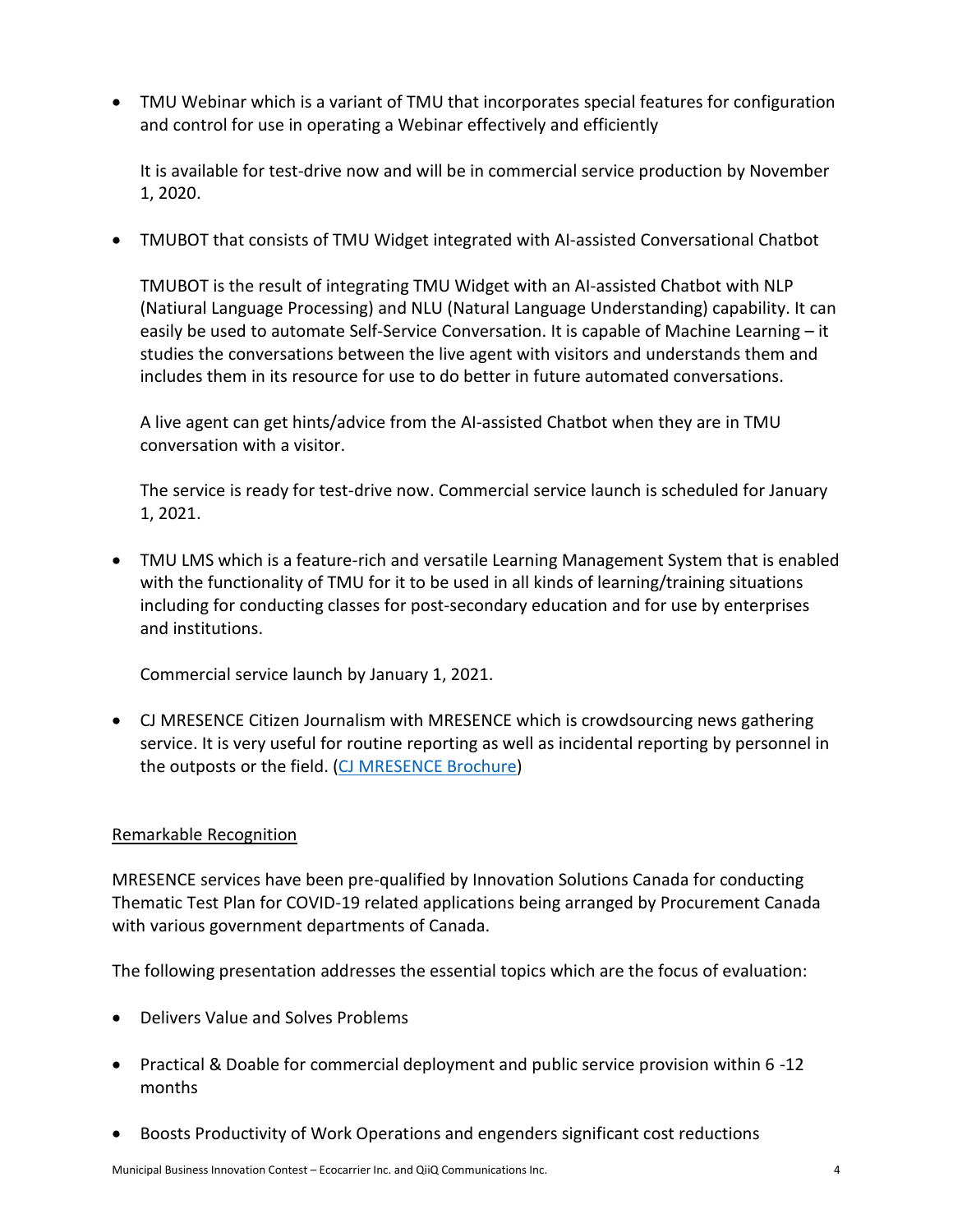# **Problems identified & Solutions provided by TeleMeetUp technology/services in easily adoptable and consumable form as services enabled with the use of TMU Widget**

# Pressing Problems Now during the First and impending Second Wave of COVID-19 Pandemic

## Problem (1)

# The requirement of Social Distancing as a proven way of combating COVID-19 and the various restrictions imposed on group gathering and congregation

# Solution

Use TeleMeetUp virtual interactions & video conference service as TMU Widget for various use cases. TeleCare, Virtual Classroom, Virtual Funeral Events, Webinar, Virtual Showroom and Exhibition, etc. View [Video presentation for TMU Widget / TMUBOT.](https://www.youtube.com/watch?v=561ebSxYGwA)

# Problem (2)

# The reported upsurge in caseloads handled by Kids Help Phone service and the social workers dealing with needs of school children in York Region

### **Solution**

Use TMU Widget on website that offers Emergency Help service to connect specialists and clients who are distressed children and their parents in TMU session for virtual interactions and video conference in dealing with their problems/situations and in helping to provide mental health care and alleviate anxiety and depression issues wrought by sheltering-in-place restrictions mandated by the Ontario Government. View [Example Use Case of TMU Widget in](https://www.youtube.com/watch?v=5CnWrhB5T-o)  [TeleCare.](https://www.youtube.com/watch?v=5CnWrhB5T-o)

# Problem (3)

The need to reduce the period of hospitalization of an inpatient after critical care without compromising the quality of medical care as a way to optimize the utilization of the human resources and facility of the hospital

### Solution

TMU Widget based TeleCare can provide quality care to the patient, as they convalescence at home, with adequate and timely passive and active observation and monitoring in virtual interactive sessions over TMU with MRESENCE between the caregiver who is with the patient at home and the qualified nurse assigned to provide medical care to the patient in their journey to recovery.

Municipal Business Innovation Contest – Ecocarrier Inc. and QiiQ Communications Inc. 5 With this mode of caregiving the healthcare service can reduce significant amount of expenditure that is otherwise incurred in arranging for follow-up visits by patient to the hospital and follow-up visits by the nurse to see the patient at home.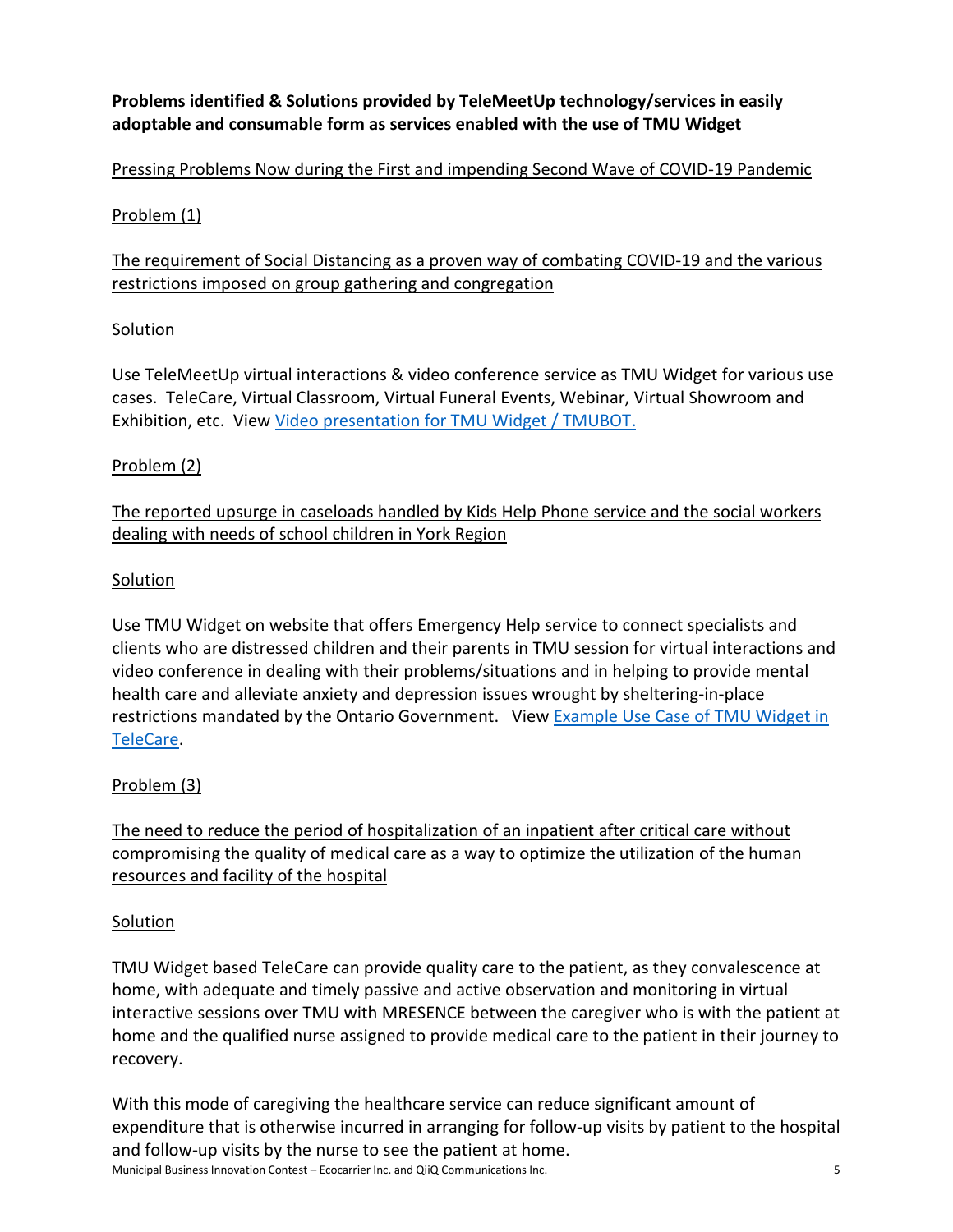The use of TMU with MRESENCE will cut costs of operation without compromising on the quality of care provided to the patient.

Note that TMU with MRESENCE enables greater efficacy and efficiency of work operation involving people who are geographically apart with the functional capability of

- screen-sharing of documents showing graphics and text
- white-boarding for sketching of ideas and handwriting for illustrations
- SWISTWIT function for pinpointing or finger-pointing

for a greater level of clarity in discussion among the patient, caregiver with the patient at home and the nurse at the hospital, and, whenever it is required, a medical specialist can be brought into the TMU session for examination and discussion and advice in a timely fashion.

Note that all these activities can be conducted without language barrier with the use of the Native Language Chat function of TMU for speech-to-text, text-to-text and text-to-speech with automatic language translation in real time.

Each of the parties can be in conversation with the others in the virtual interaction using just their language of choice for the conversation.

This feature is particularly important and relevant in City of Richmond Hill which is a multilingual, multi-racial, multi-ethnic community.

Note that the entire TMU session is automatically recorded in multi-media for use of future reference and further discussion and examination and for accountability and for archiving for use in posterity.

### TMU with [MRESENCE](https://www.mresence.com/MRESENCE-TMU-Brochure.pdf) Brochure

### TMU with [MRESENCE](https://www.mresence.com/brochures/TMU-Mental-Healthcare.pdf) for Mental Healthcare Brochure

### Problem (4)

The need of commerce and other economic activity of businesses in the City and the various departments of the Municipal Government that deal with the public / general population to have an effective, efficient and high-efficacy way of communication among people who should only be interacting with one another geographically apart to avoid the spread of COVID-19.

### Solution

Use TMU Widget that is configured appropriately to suit the purpose of use on the homepage of every one of the websites operated by the departments of municipal administration of the City of Richmond Hill.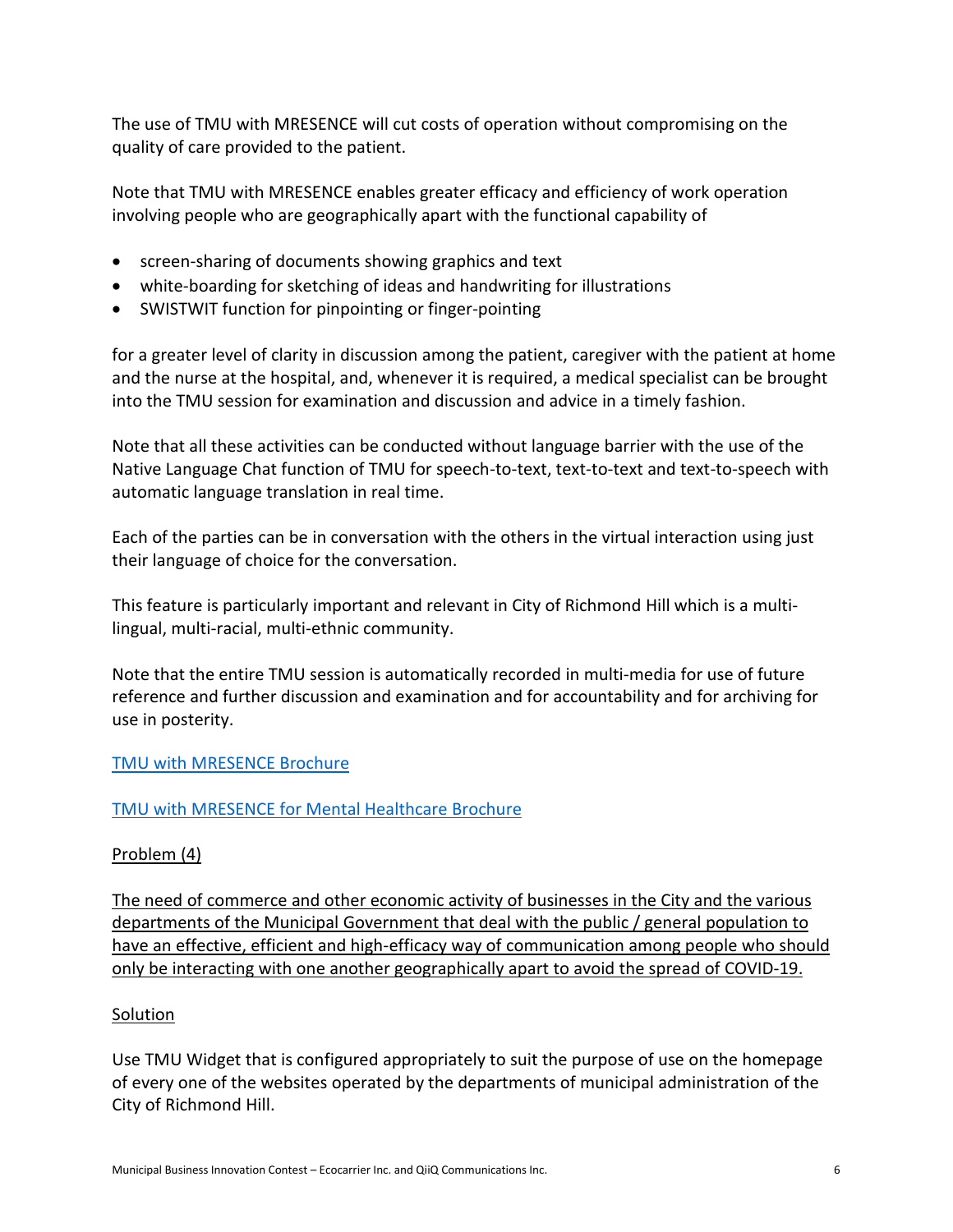To promote the use of TMU Widget by all businesses in the City of Richmond Hill for the benefits and advantages listed as follows:

- Virtual interactions with MRESENCE in dealing clients and new prospects
	- In providing sales and service support to clients & prospects
	- In giving demonstration and exhibitions of products and services in MRESENCE
	- In concluding business deals with clarity of discussion and illustration in MRESENCE
	- In executing the signing of agreements with legal authentication (TMU [Authenticate](https://www.tmucall.com/TMU-Authenticate.pdf) [Brochure\)](https://www.tmucall.com/TMU-Authenticate.pdf)
- Overcoming any possible language barrier in conducting business discussion with prospects who are non-English speakers

When the business requires an effective and efficient way to showcase the business' services and/or products, TMU Widget provides a convenient and instantly available facility to offer demonstration and exhibition of the business' products and/or services in showrooms, testlabs, shop-floors, manufacturing plants and/or outdoor displays of large machinery.

This mode of exhibition with the use of TMU with MRESENCE is a democratized, convenient and economical way of doing Exhibition with the following distinct advantages:

- Elimination of the high cost of physical venue, exhibition booth space
- Elimination of the tedious work and high cost relative to exhibition display transportation/construction of show display – the setting up & tearing down
- Elimination of costs of travel, per diem expenditure of the personnel involved in working on the exhibition
- Enhancement of the efficacy and time and cost efficiency of showing products and operation in existing showroom and in manufacturing facility and even operation in situ and in progress with live interaction – interview and discussion – with people at work operation
- Greatly reduced carbon footprint relative to traditional, physical in-person exhibition and conference

Video presentation of an example: Pottery business across borders and [language](https://youtu.be/OLJhRmIJTQA) barriers

The improved productivity that is derived from the greater efficacy and efficiency in work operations involving people who are geographically apart will foster great economic development in the City of Richmond Hill.

### Problem (5)

### The need to improve Public Safety and Law Enforcement in the public space

### **Solution**

TMU with MRESENCE & TMU Widget should be a standard feature in all websites of the Municipality that deal with the general public for public safety information and education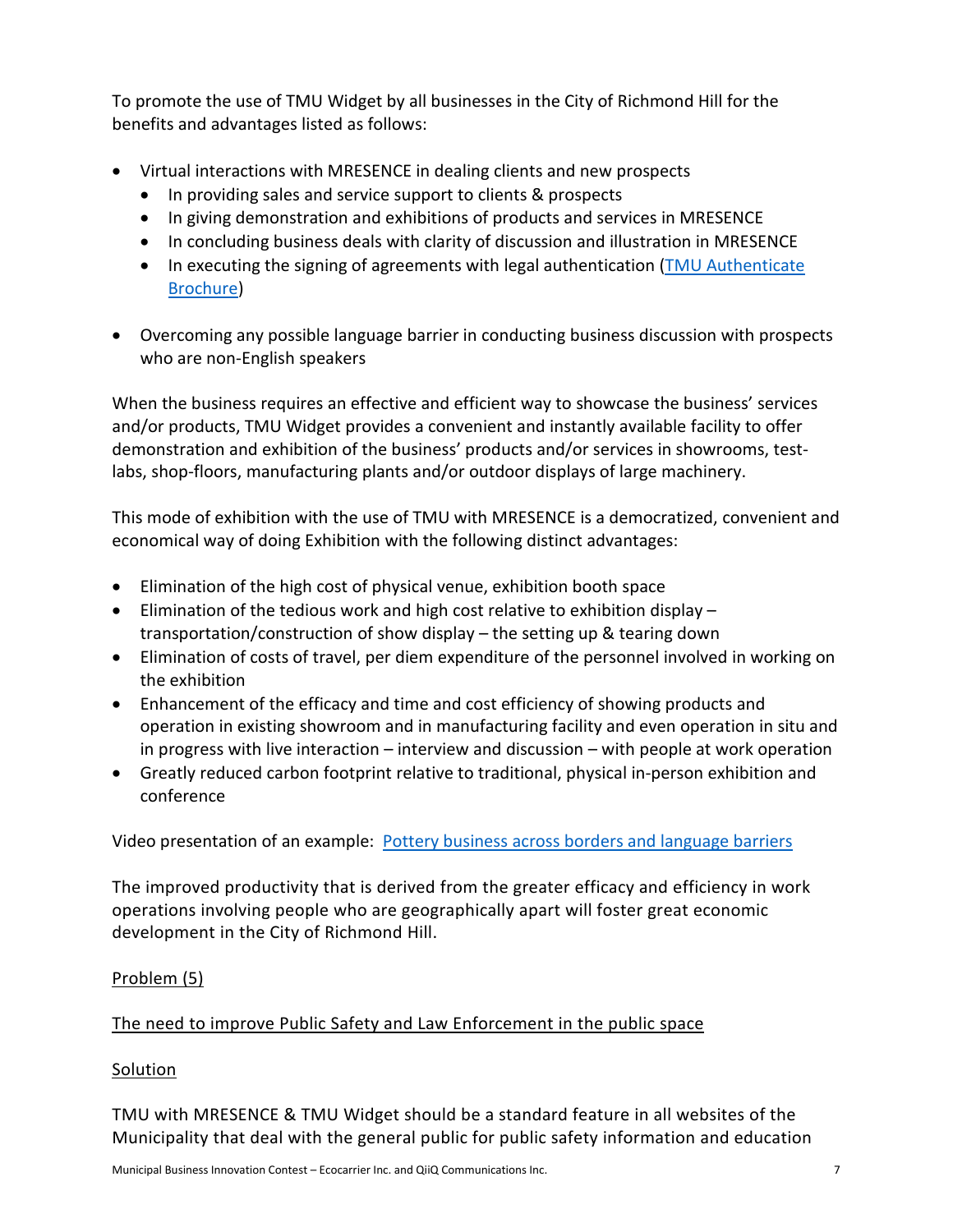and should be integrated with the communication system currently in use by the law enforcement agency of the City of Richmond Hill.

All the functional features of MRESENCE are essential for enabling work operation for the maintenance of public safety in the City of Richmond Hill at the highest level of efficacy and efficiency.

CJ MRESENCE, a MRESENCE-enabled service for Citizen Journalism is a tool that facilitates timely and un-adulterated reporting of incidents as they occur. It can greatly contribute to the maintenance of public safety, to investigation of crimes or extraordinary events as they occur and to the accountability required of the situation and people involved. It can be used for report of accidents and incidents by police patrolling various parts of the City. (CJ [MRESENCE](https://www.socialedification.com/brochures/CJ_MRESENCE.pdf) Brochure)

### Problem (6)

### The need to improve the efficacy and efficiency of work operations of Public Works in the **City**

### Solution

Public works are a broad category of infrastructure projects, financed and constructed by the government, for recreational, employment, and health and safety uses in the greater community.

They include public buildings (municipal buildings, schools, hospitals), transport infrastructure (roads, railroads, bridges, pipelines, canals, ports, airports), public spaces (public squares, parks, beaches), public services (water supply and treatment, sewage treatment, electrical grid, dams), and other.

TMU service made available in easily accessible and consumable forms as TMU Widget facilitates and encourages reporting of work incidents, request for explanation and clarification and confirmation of correct/accurate understanding of situation and requirement of the operation of work at hand between the field personnel and the manager/administrator/designer of the work projects when and where clarity of reporting and discussion and direction is required to avoid errors, accidents, and damages that may ensue. Such a facility for timely communication and discussion would greatly improve work production and the productivity of the projects of work.

The Native Language Chat function of TMU for speech-to-text, text-to-text and text-to-speech conversation with automatic language translation in real time and the facility of white-boarding for sketching out ideas to aid explanation and illustration allow for the tradespeople to communicate with greater ease and efficiency.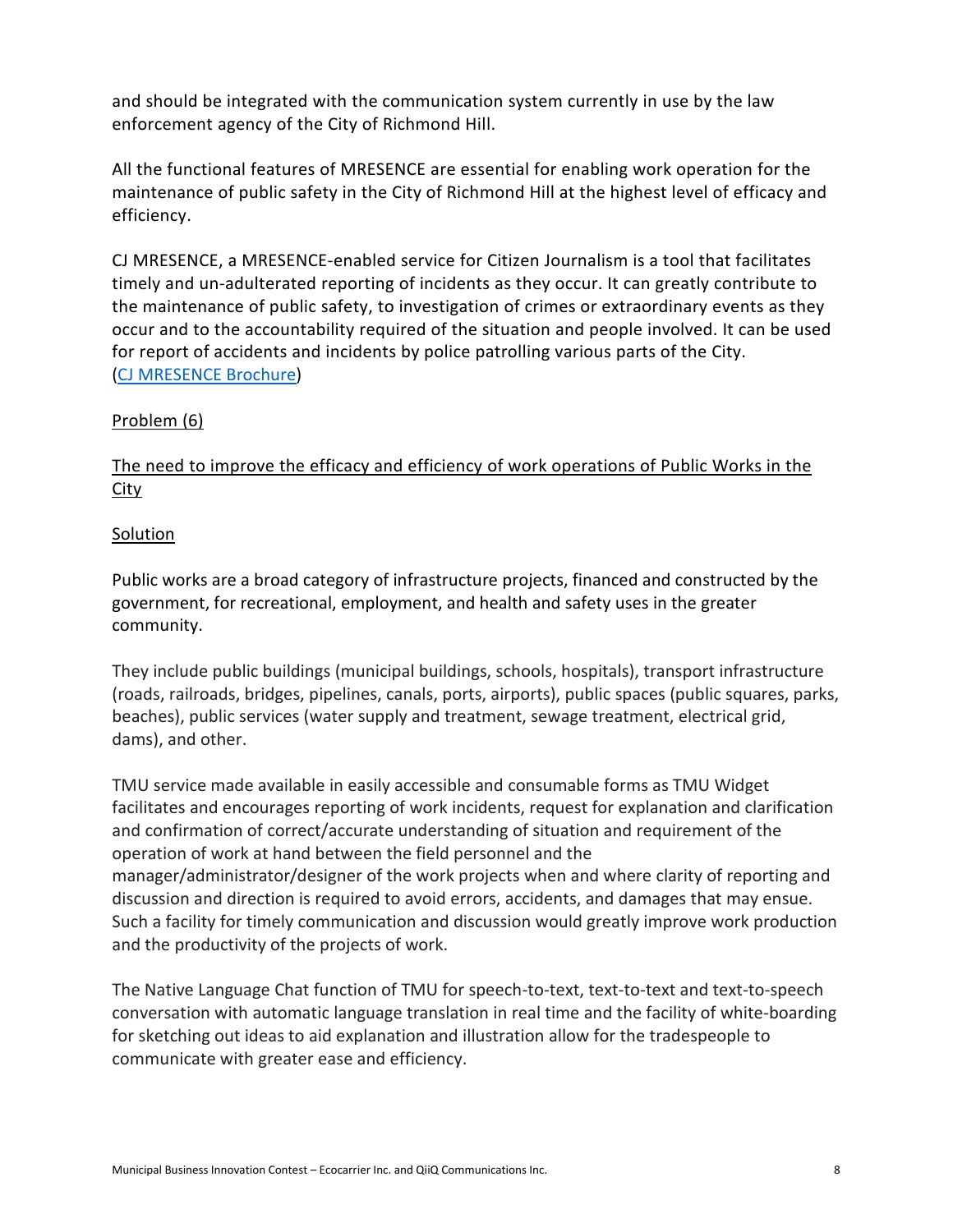### Problem (7)

#### Social Welfare and greater inclusiveness

#### Solution

A social welfare system provides assistance to individuals and families in need.

Mayors of leading cities of the world view opportunity and inclusiveness as critical benchmarks of a successful community.

City of Richmond Hill is a new modern city and a diverse multi-racial, multi-lingual, multi-ethnic and multi-cultural society.

The Municipality has an unprecedented great opportunity to plan for building a kinder, more equitable and more enlightened society through social edification. [www.socialedification.com](https://www.socialedification.com/)

The extensive deployment of MRESENCE technology as cloud-based managed services in the form of TMU Widget and various other forms above-stated would contribute to a kinder treatment and better quality of care for the aging and ailing population of the City.

The use of TMU video conference service enables primary care, home based medicine and mental health care to be provided/delivered in kinder, more equitable manner.

TMU will also provide low-income people of the population easier, more affordable access to essential services.

The popular use of services of TMU Widget for virtual classrooms, and virtual interaction for recreation and social activities as depicted in TMU Widget video [\(Video presentation for TMU](https://www.youtube.com/watch?v=561ebSxYGwA)  [Widget / TMUBOT\)](https://www.youtube.com/watch?v=561ebSxYGwA) and TMU-Webinar, TMU-LMS and TMUBOT and the popular use of [CJ](https://www.socialedification.com/brochures/CJ_MRESENCE.pdf) [MRESENCE](https://www.socialedification.com/brochures/CJ_MRESENCE.pdf) by the City and the general population will foster a better informed and more enlightened society to combat the propagation of fake news and misinformation in social media.

### Post COVID-19 Pandemic World's New Normal

The study [Atos Report on what the world would look like after the COVID-19 crisis](https://atos.net/content/2020/atos-report-what-the-world-will-look-like-after-the-covid-19-crisis.pdf) shows that post COVID-19 Crisis some deep and long-lasting changes that occur during the Crisis will become part of the "new normal".

Several aspects will become singularly relevant:

- Remote collaborative work will be a new social norm; those who were averse to it will have to adapt quickly.
- Cybersecurity will be even more critical since vulnerabilities are increasing.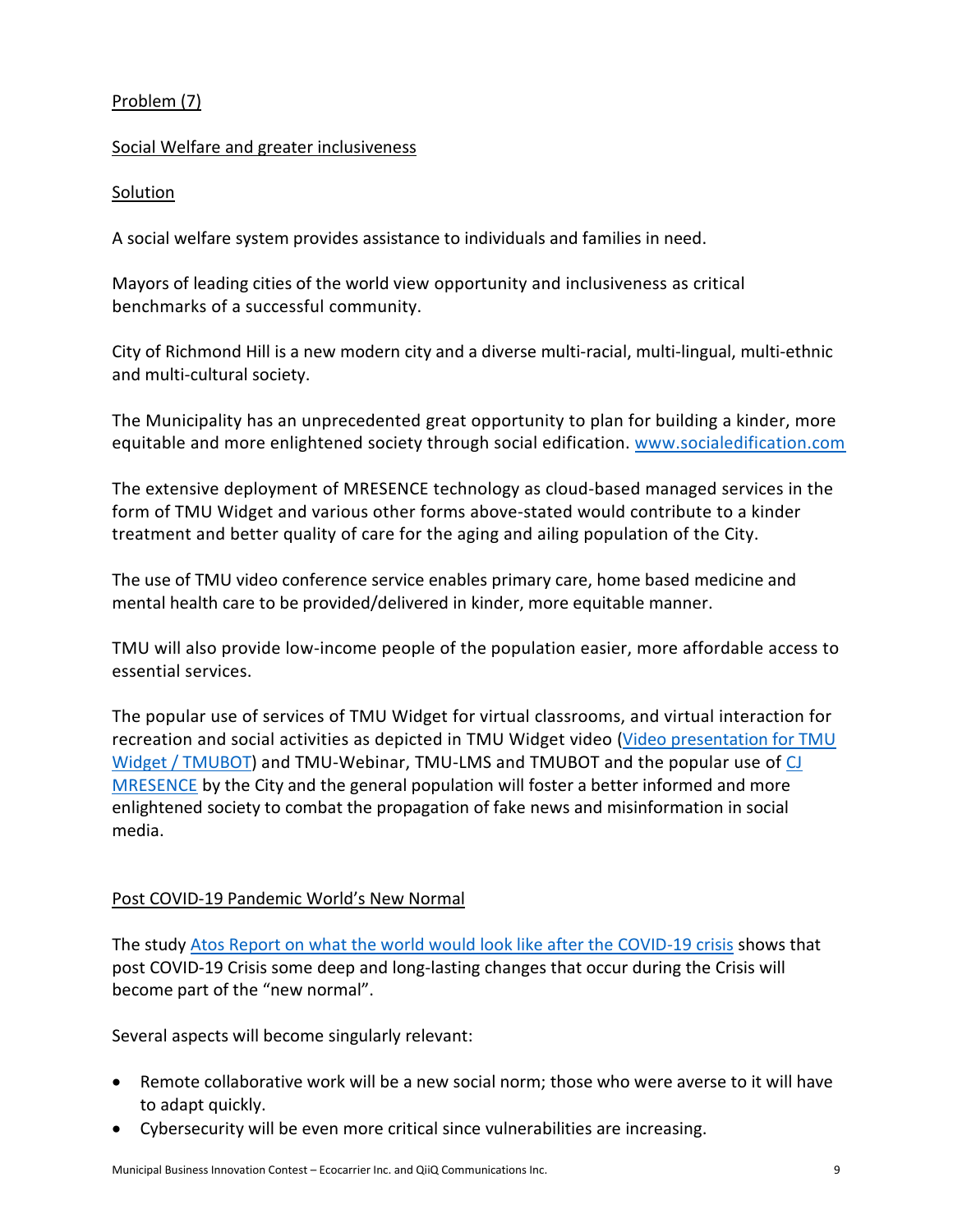- Traceability will also become a major issue.
- Internet of Things and Blockchain technologies could play an even more prominent role.
- Supply chains will be strongly reshaped in the coming years, both in the physical world and in the data world, with digital sovereignty gaining considerable relevance.
- Decarbonization in all production processes, including digital, will sharply accelerate.

MRESENCE Enablement Platform [\(www.mresence.com\)](https://www.mresence.com/) is designed to incorporate and possess all these attributes so as to meet the demands of the New Normal in a post COVID-19 world. These include

- End-to-end Encryption of communication among the participants in virtual interactions
- Curation of captured video footage
- Recording and archiving digital assets including video footage in hashed Blockchain implementation
- Big Data Analytics
- AI-assisted Conversational Chatbot with Machine Learning capability operating in integration with Live Conversation between/among human participants in virtual interactions and video conference in multi-media

### Decarbonization

Air Pollution was found to have drastically reduced during the period of general Lockdown in China as people were sheltering in place and avoiding social contact to curb the spread of the novel coronavirus.

NASA images show 'significant decreases' in air pollution over China amid coronavirus economic slowdown. [https://www.cnbc.com/2020/03/02/nasa-images-chinas-air-pollution](https://www.cnbc.com/2020/03/02/nasa-images-chinas-air-pollution-decreased-amid-coronavirus-measures.html)[decreased-amid-coronavirus-measures.html](https://www.cnbc.com/2020/03/02/nasa-images-chinas-air-pollution-decreased-amid-coronavirus-measures.html)

TMU Virtual Interactions that can enhance the efficacy and efficiency of work operations involving people and machines that are geographically dispersed would greatly contribute towards achieving decarbonization prior to the general and ubiquitous deployment of noncarbon-based energy source.

City of Richmond Hill and indeed the rest of the world face a very challenging situation, probably leading to a new world, but with ample room for opportunity and change.

Our response must not focus solely on immediate actions. Since the crisis will trigger deep and lasting changes, we must focus on transformational actions; those that will enable organizations to have an even stronger position in the new post-crisis world.

In general, organizations need to pass the inflection point from legacy focus to new business focus. Agility and flexibility will derive from data-centricity, lighter processes and high levels of intelligent automation. Digital platforms and ecosystems must be a priority, since they will be the lever for that transition from legacy to digital focus.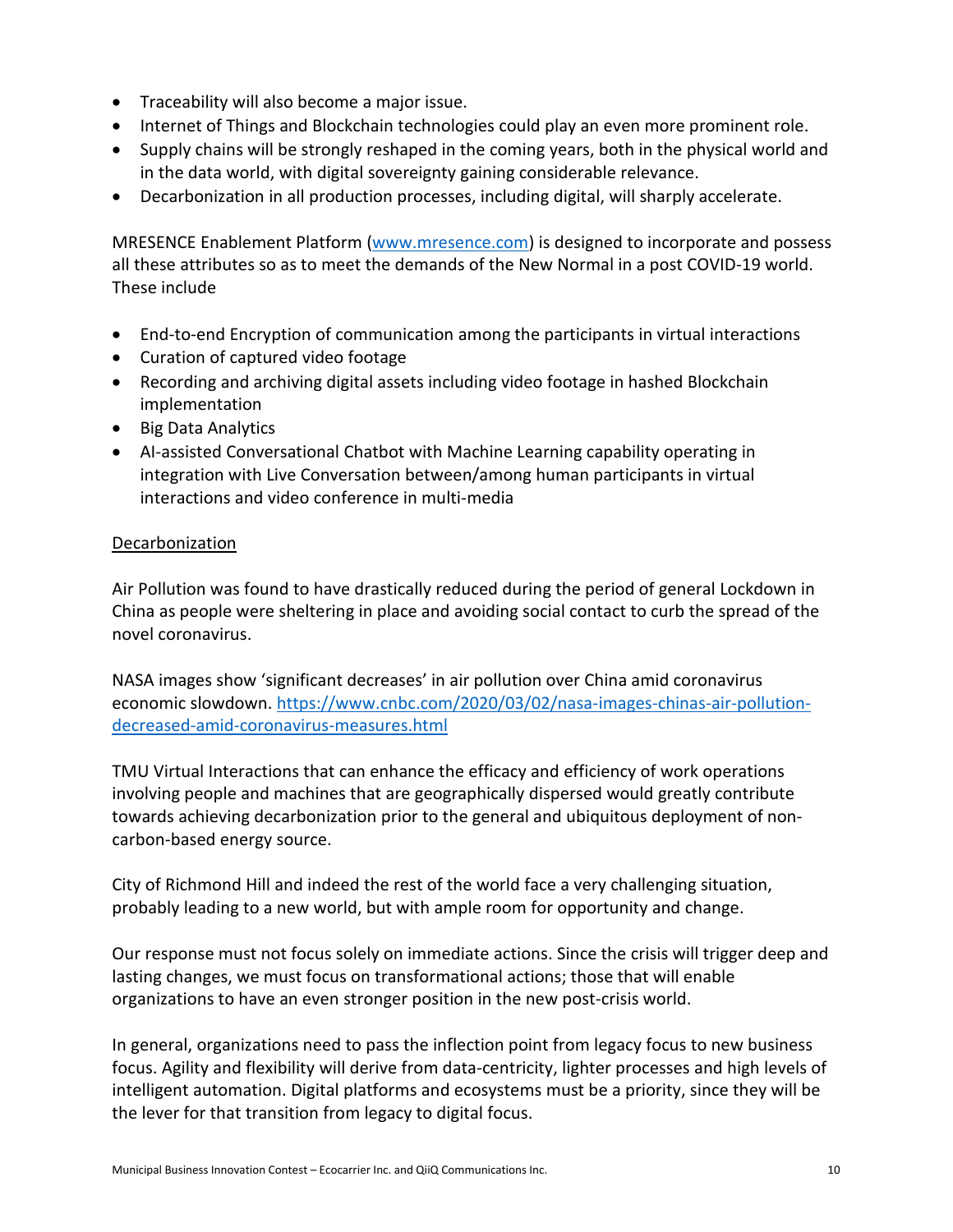### **Implementation**

The proposed technology/solutions as cloud-based managed service provision with at-scale capacity to cope with any large volume of usage demand is ready for deployment now. TeleMeetUp (TMU) service platform has been running in beta operation since April 2020. Commercial service provision is scheduled for November 1, 2020.

It is managed service pay-per-use service. As such, there is no CAPEX required of the City. The OPEX will amount to only a fraction of the current expenditure of the City for the provision of services that are arguably inadequate for dealing / coping with problems at hand.

The proposed deployment of MRESENCE-enabled services by the City of Richmond Hill will engender significant savings and enhance the quality of work and living condition of the general population.

### **Architecture**

The City of Richmond Hill ("CoRH") will be set up as a Service Provider in Private Mode Operation in the TMU Service Platform.

At high level, there is one business relationship between CoRH and Ecocarrier / TMU Service Provision.

As Service Provider in Private Mode Operation, CoRH is afforded the latitude to manage TMU service provision in all user-public-facing aspects of the service provision including

- secured on-boarding
- setting up Account/User ID's
- activating and deactivating the accounts
- etc.

CoRH will have access to a web-based Dashboard that provides data on

- Performance of the service platform
- User Information and relative usage volume and costs
- Billing and Accounting information
- Graphical and Heat Map display

TMU service provision is to be through the use of TMU Widgets or TMUBOT each of which is a discrete plug-in module to be configured to suit the use case and be installed on a webpage (usually the Homepage) of a website that services the user public.

We envisage an architecture of the ecosystem for service provision with TMU Widget facility operating in conjunction with TMU Service Platform as one depicted conceptually as follows: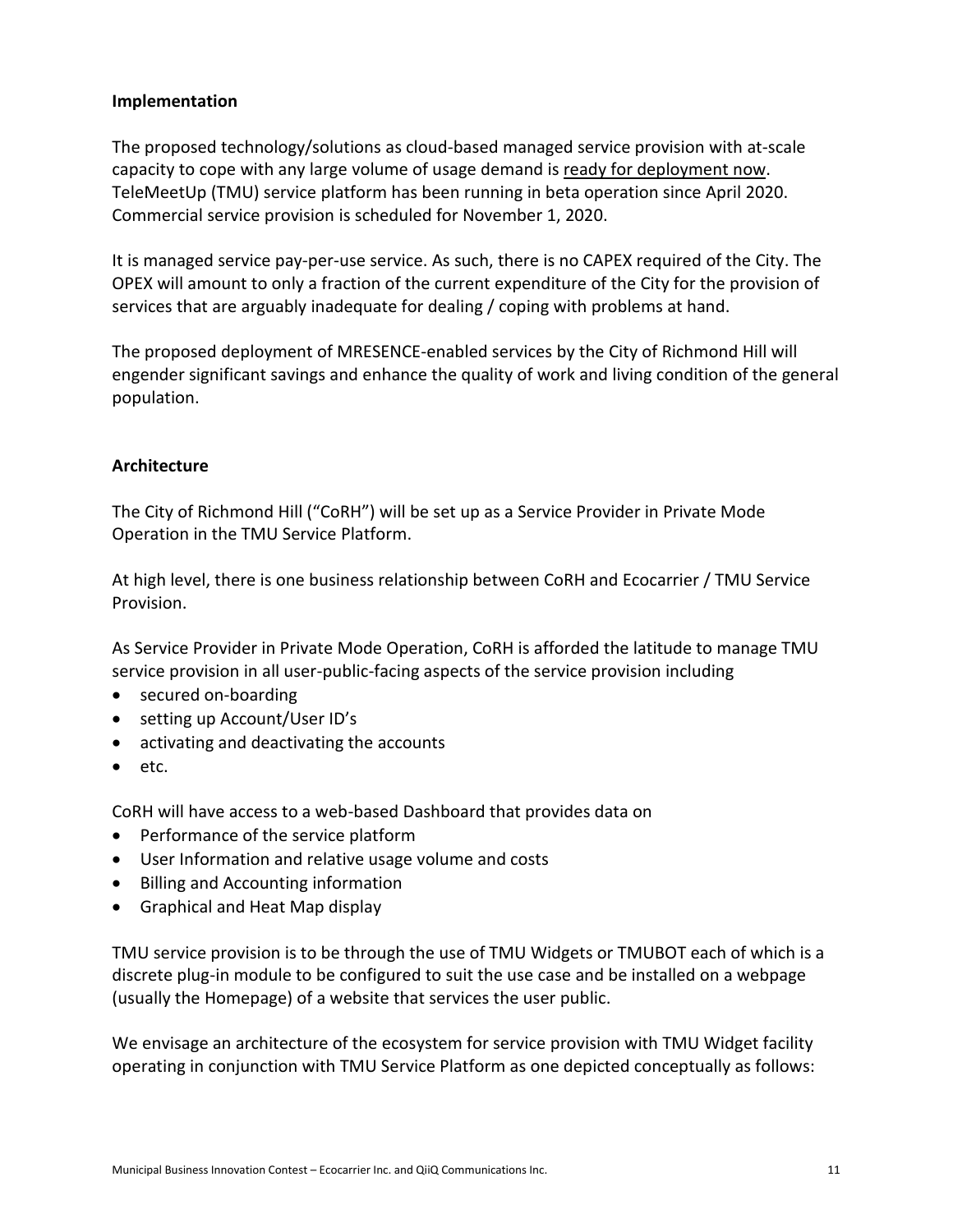### **City of Richmond Hill Deployment of TeleMeetUp (TMU) with MRESENCE Service**

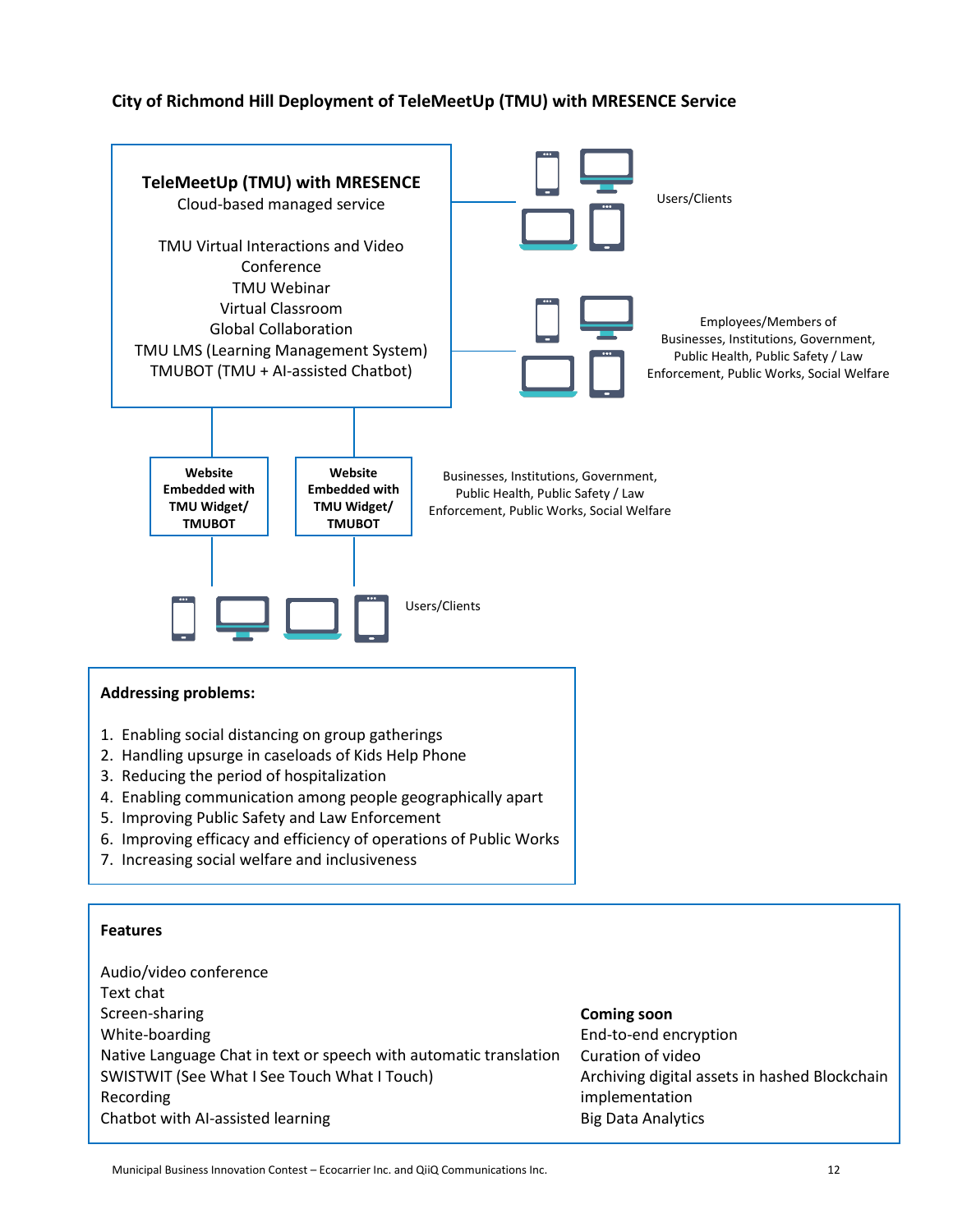### **TeleMeetUp (TMU) with MRESENCE Components**

**Administration, Dashboard, Billing, Streaming Coordinator, Web Server Backend**

> RDS database RabbitMQ REST API Golang Services Recording Services

#### **TMUSwitch Streaming**

Gateway Servers WebRTC Media Servers Postgres Database Redis Load Balancer

#### **Client Apps**

Android iOS Web Widget TMUBOT

#### **Examples**

A TMU Widget that is appropriately configured to suit the requirement of the use case is installed in the homepage or a particular webpage of the website of a Department or Organization or Institution or Public Service Facility that is managed/operated by the municipal government of the City of Richmond Hill.

The following examples of the specific configuration of the TMU Widget illustrate the possible use for various kinds of application:

(1) Mackenzie Vaughan Hospital

When visitors to the website tap or click the TMU Widget (which may be in the form of an icon specially designed for use by the hospital), they are presented with a menu that lists the following selection items:

- FAQ
- Triage for emergency admission
- Home Based Medicine
- Mental Health Care
- Webinar
- Exercise Classes
- (2) Parks, Trails & Natural Areas

When visitors to the website tap or click the TMUBOT (which may be in the form of an icon specially designed for use by the hospital), they are presented with an AI-assisted Conversational Chatbot and a menu for being connected to live agents that deal with various situations or special enquiries.